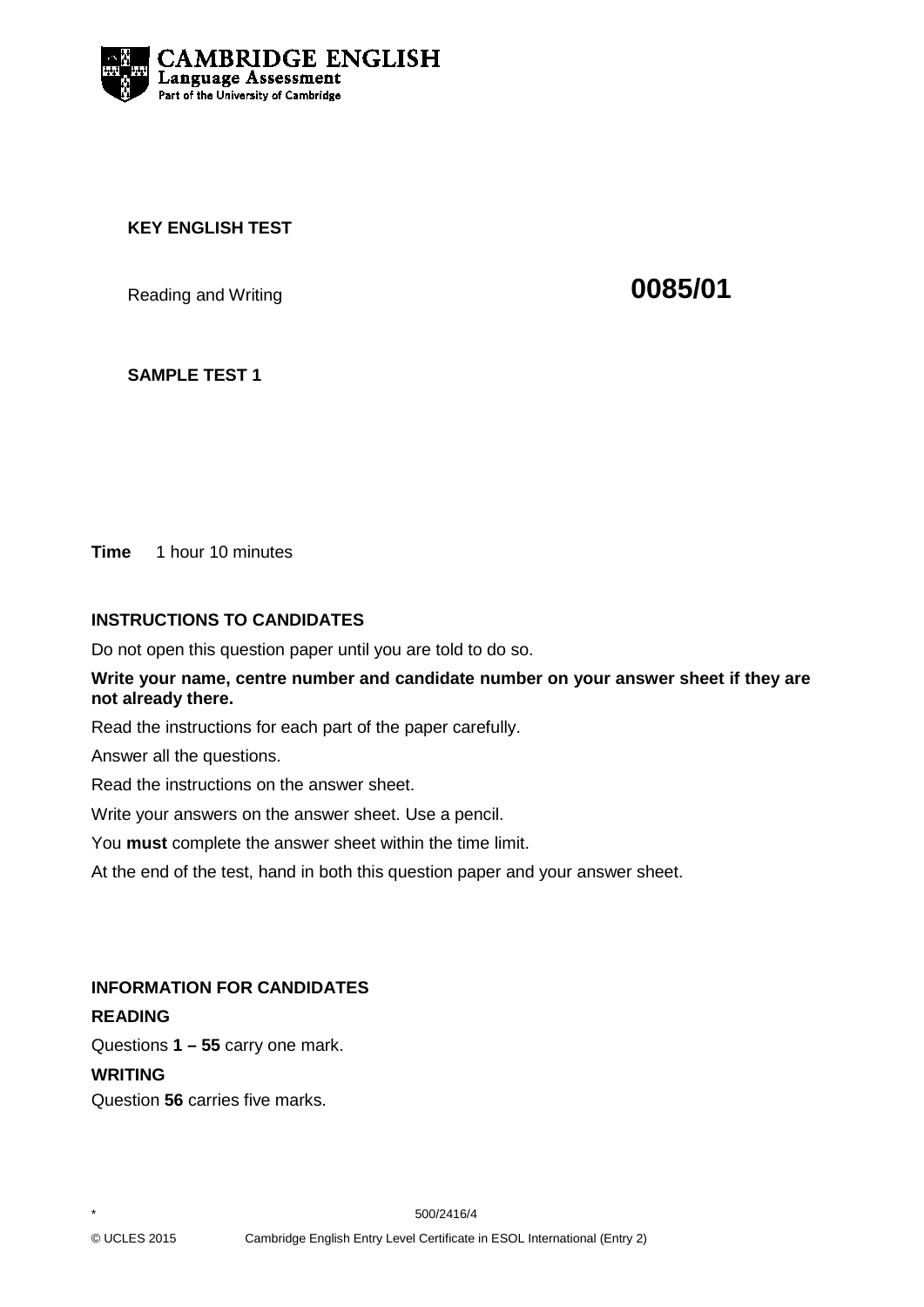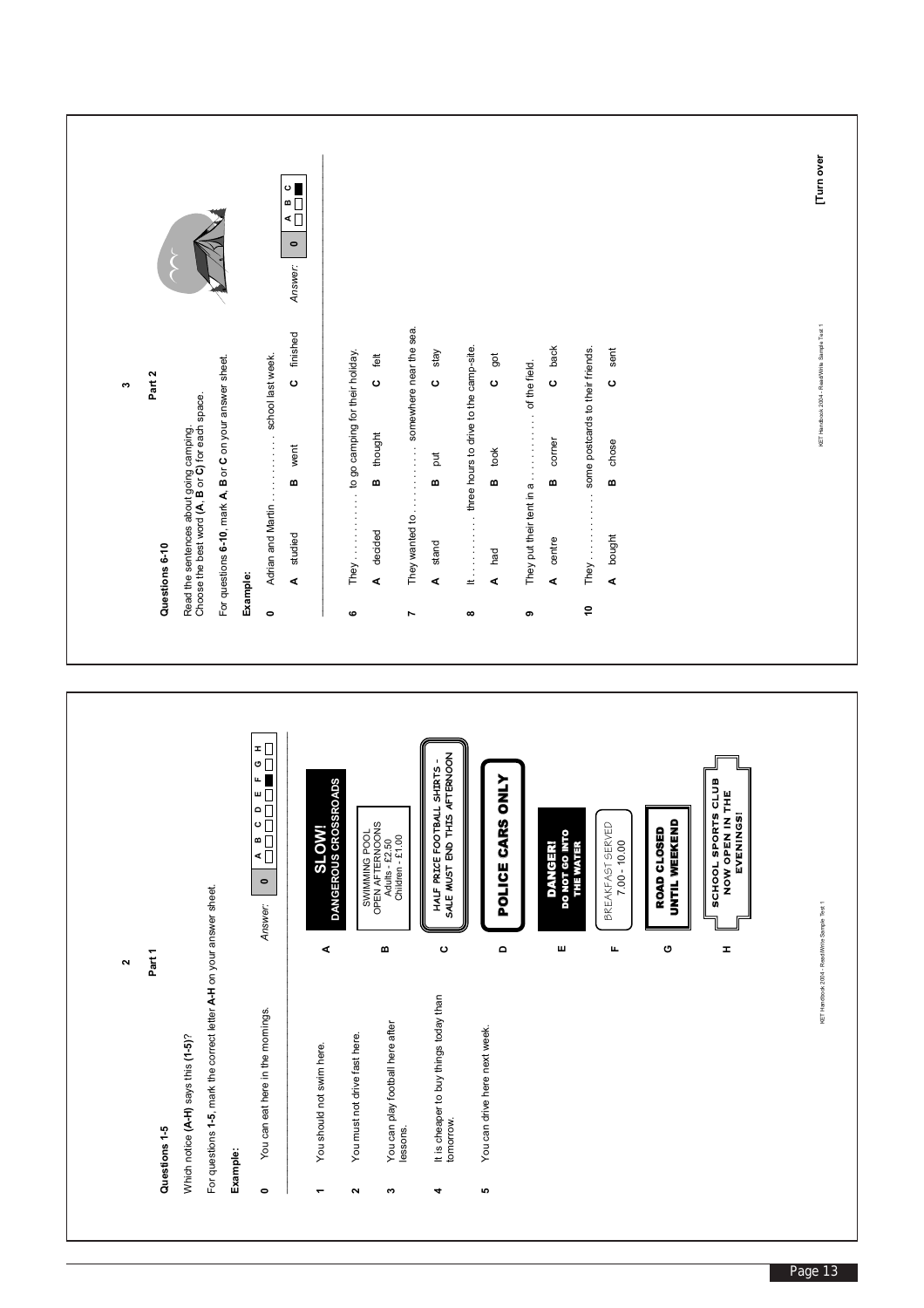| Part 3<br>4                                               |                    |                                                                      |          | ю<br>Questions 16-20                                                   |                                                                                                                                                    |  |
|-----------------------------------------------------------|--------------------|----------------------------------------------------------------------|----------|------------------------------------------------------------------------|----------------------------------------------------------------------------------------------------------------------------------------------------|--|
| Complete the five conversations.<br>Questions 11-15       |                    |                                                                      |          | Complete the conversation.<br>What does Anita say to Kim?              |                                                                                                                                                    |  |
| For questions 11-15, mark A, B or C on your answer sheet. |                    |                                                                      |          | For questions 16-20, mark the correct letter A-H on your answer sheet. |                                                                                                                                                    |  |
| Example:                                                  |                    | A New York                                                           | Example: |                                                                        |                                                                                                                                                    |  |
| Where do you<br>come from?<br>$\bullet$                   |                    | School<br>m                                                          | Kim:     | What are you going to do at the<br>weekend, Anita?                     |                                                                                                                                                    |  |
|                                                           |                    | C Home                                                               | Anita:   | $\bullet$                                                              | ≖ ∎<br>ه $\Box$<br>$\mathbf{L}$<br>$\blacksquare$<br>$\overline{\phantom{a}}$<br>$\circ$ $\Box$<br>$\blacksquare$<br>⋖ $□$<br>$\bullet$<br>Answer: |  |
|                                                           |                    | $\begin{array}{c}\n0 \\ \hline\n\end{array}$<br>$\bullet$<br>Answer: |          |                                                                        |                                                                                                                                                    |  |
|                                                           |                    |                                                                      | Kim:     | Would you like to come as well?<br>Well, I'm going to go to London.    | Me, too. I need some books for<br>⋖                                                                                                                |  |
| I'm sorry we don't have your size.<br>Ż                   | ⋖                  | What a pity!                                                         | Anita:   | 9                                                                      | school and a pair of shoes.                                                                                                                        |  |
|                                                           | m                  | I hope so.                                                           | Kim:     | Yes. I must study on Sunday.                                           | Yes, I have to work on Saturday.<br>m                                                                                                              |  |
|                                                           | ပ                  | I'll take it.                                                        |          | Great! It'll be good to go together.                                   | I'd love to. I suppose you want<br>$\mathbf \circ$                                                                                                 |  |
| How long are you going to stay in Bangkok?<br>$\tilde{a}$ | ⋖                  | For another three weeks.                                             | Anita:   |                                                                        | to go on Saturday?                                                                                                                                 |  |
|                                                           | $\pmb{\mathsf{m}}$ | For the last three weeks.                                            |          |                                                                        | Fine. Do we need to book<br>$\qquad \qquad \Box$                                                                                                   |  |
|                                                           | ပ                  | It took three weeks.                                                 | Kim:     | First, I'd like to go shopping.                                        | tickets?                                                                                                                                           |  |
|                                                           |                    |                                                                      | Anita:   |                                                                        | I have some money for a new<br>ш                                                                                                                   |  |
| See you tomorrow.<br>مبر<br>ب                             | $\bf{m}$<br>⋖      | That's all right.<br>I can't see.                                    | Kim:     | Oh, I can help you choose them. Is                                     | jacket.                                                                                                                                            |  |
|                                                           | ပ                  | Don't be late.                                                       |          | there anything else you want to do?                                    | What do you want to do there?<br>щ                                                                                                                 |  |
| I don't like this programme.<br>4                         | ⋖                  | I'll turn it on.                                                     | Anita:   |                                                                        | Yes, I'd like to go to a cinema<br>afterwards.<br>ပ                                                                                                |  |
|                                                           | m                  | Let's turn it off then.                                              | Kim:     | OK. There's a good one in Oxford                                       |                                                                                                                                                    |  |
|                                                           | ပ                  | You didn't take it off.                                              |          | Road. It always has the newest<br>films.                               | I don't know.<br>Ŧ,                                                                                                                                |  |
| Can I leave early?<br>49                                  | ⋖                  | Before 4.30.                                                         | Anita:   | 20                                                                     |                                                                                                                                                    |  |
|                                                           | മധ                 | Yes, that's fine.                                                    |          |                                                                        |                                                                                                                                                    |  |
|                                                           |                    | Not at all.                                                          | Kim:     | I'm not sure, but I'll phone and ask.<br>I know we'll have a good day. |                                                                                                                                                    |  |
|                                                           |                    |                                                                      |          |                                                                        |                                                                                                                                                    |  |
|                                                           |                    |                                                                      |          |                                                                        |                                                                                                                                                    |  |
| KET Handbook 2004 - ReadWrite Sample Test 1               |                    |                                                                      |          | KET Handbook 2004 - Read/Write Sample Test 1                           | [Tum over                                                                                                                                          |  |
|                                                           |                    |                                                                      |          |                                                                        |                                                                                                                                                    |  |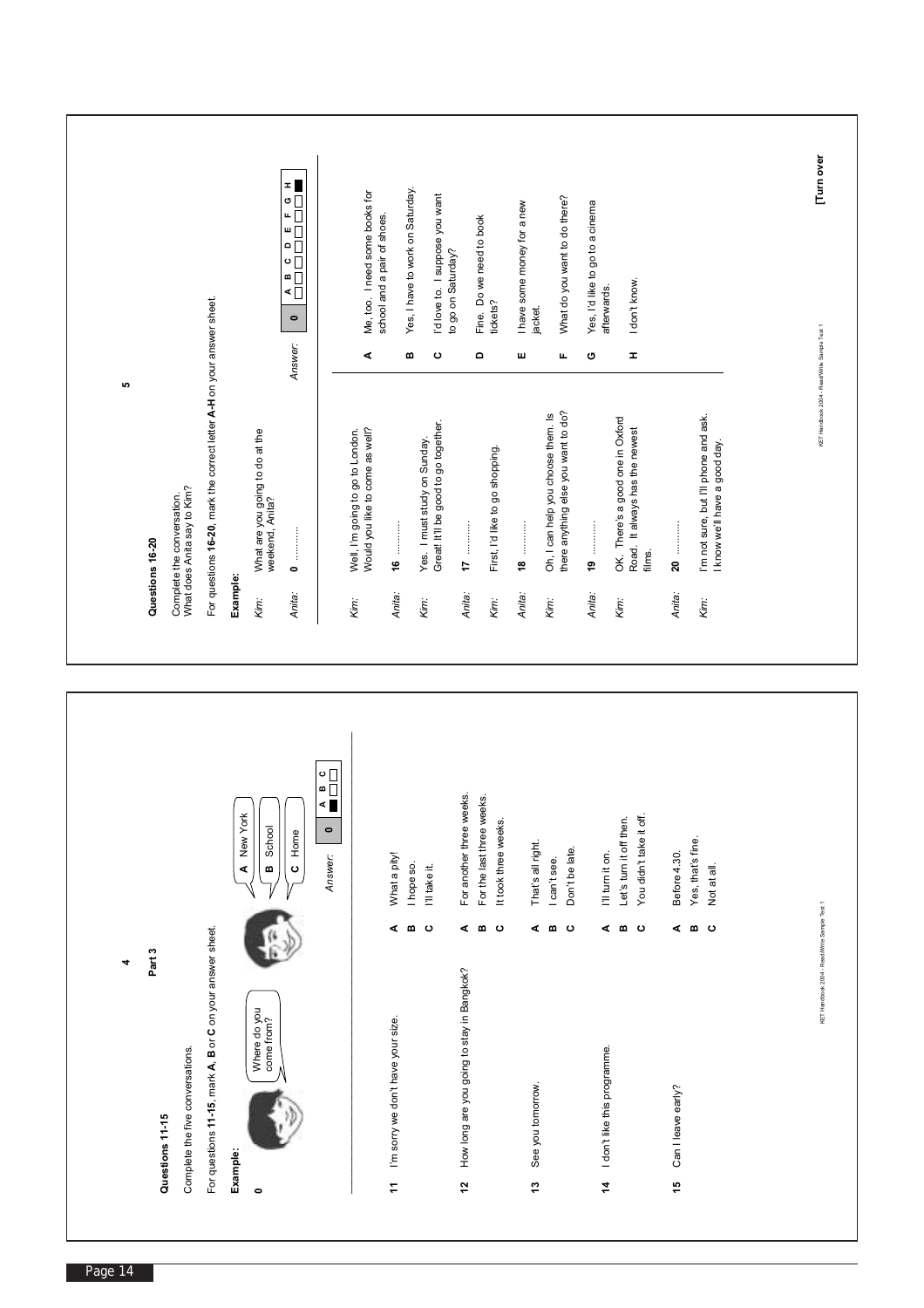|                                                                     | $\circ \Box$<br>≏ □<br>⋖∎<br>$\bullet$<br>Answer:                                                                                                                                                                                                                                   |                                                                                                                  |                                                                                                                                                                                    |                                                                                                                                                                                                                                                                                                                                                           |                                                                                                                                                                                                                                                                                                                                                                                                                                             |                                                                                                                                                    |                                                         | Tum over                                     |
|---------------------------------------------------------------------|-------------------------------------------------------------------------------------------------------------------------------------------------------------------------------------------------------------------------------------------------------------------------------------|------------------------------------------------------------------------------------------------------------------|------------------------------------------------------------------------------------------------------------------------------------------------------------------------------------|-----------------------------------------------------------------------------------------------------------------------------------------------------------------------------------------------------------------------------------------------------------------------------------------------------------------------------------------------------------|---------------------------------------------------------------------------------------------------------------------------------------------------------------------------------------------------------------------------------------------------------------------------------------------------------------------------------------------------------------------------------------------------------------------------------------------|----------------------------------------------------------------------------------------------------------------------------------------------------|---------------------------------------------------------|----------------------------------------------|
| r<br>Thomas and Inger's home is in Sweden.<br>Example:<br>$\bullet$ | Thomas asked Inger to marry him when they were on a boat.<br>Doesn't say<br>$\mathbf{o}$<br>Wrong<br>B<br>Right<br>⋖<br>21                                                                                                                                                          | Doesn't say<br>$\mathbf{\circ}$<br>Thomas put the gold ring on Inger's finger.<br>Wrong<br>m<br>Right<br>⋖<br>22 | Doesn't say<br>Doesn't say<br>They returned from their boat trip without the ring.<br>ပ<br>ပ<br>Wrong<br>Wrong<br>m<br>m<br>Right<br>Right<br>⋖<br>⋖<br>$\boldsymbol{\mathcal{Z}}$ | Doesn't say<br>Mr Carlsson often visited Thomas and Inger.<br>ပ<br>Wrong<br>m<br>Right<br>⋖<br>$\boldsymbol{z}$                                                                                                                                                                                                                                           | Doesn't say<br>Mr Carlsson found the ring when he ate the fish.<br>$\mathbf{\circ}$<br>Wrong<br>Mr Carlsson caught the fish.<br>œ<br>Right<br>⋖<br>25<br>26                                                                                                                                                                                                                                                                                 | Doesn't say<br>$\mathbf{o}$<br>Thomas and Inger prefer the first ring.<br>Wrong<br>m<br>Right<br>$\blacktriangleleft$<br>27                        | Doesn't say<br>$\mathbf{o}$<br>Wrong<br>m<br>Right<br>4 | KET Handbook 2004 - Read/Write Sample Test 1 |
| Part 4<br>ဖ<br>Questions 21-27                                      | If there is not enough information to answer 'Right' (A) or 'Wrong' (B), choose 'Doesn't say' (C).<br>Read the article about a young man and woman who lost a ring.<br>Are sentences 21-27 'Right' (A) or 'Wrong' (B)?<br>For questions 21-27, mark A, B or C on your answer sheet. | THE RING AND THE FISH                                                                                            |                                                                                                                                                                                    | Thomas and Inger, who live in Sweden, are the happiest couple in the world. Two years<br>ago, they were on a boat a few kilometres from the beach. Thomas asked Inger to marry<br>him and he gave her a gold ring. He wanted to put the ring on Inger's finger, but he<br>dropped it and it fell into the sea. They were sure the ring was lost for ever. | That is, until last week, when Mr Carlsson visited them. He has a fish shop and he found<br>the ring in a large fish which he was cutting up for one of his customers. The fish thought<br>Thomas and<br>All my love,<br>the ring was something to eat! Mr Carlsson knew that the ring belonged to<br>Inger because inside the ring there were some words. They were, 'To Inger,<br>Thomas'. And so Mr Carlsson gave the ring back to them. | another one.<br>Inger now has two rings. When they lost the first one, Thomas bought Inger<br>But they think the one the fish ate is the best one. |                                                         | KET Handbook 2004 - ReadWrite Sample Test 1  |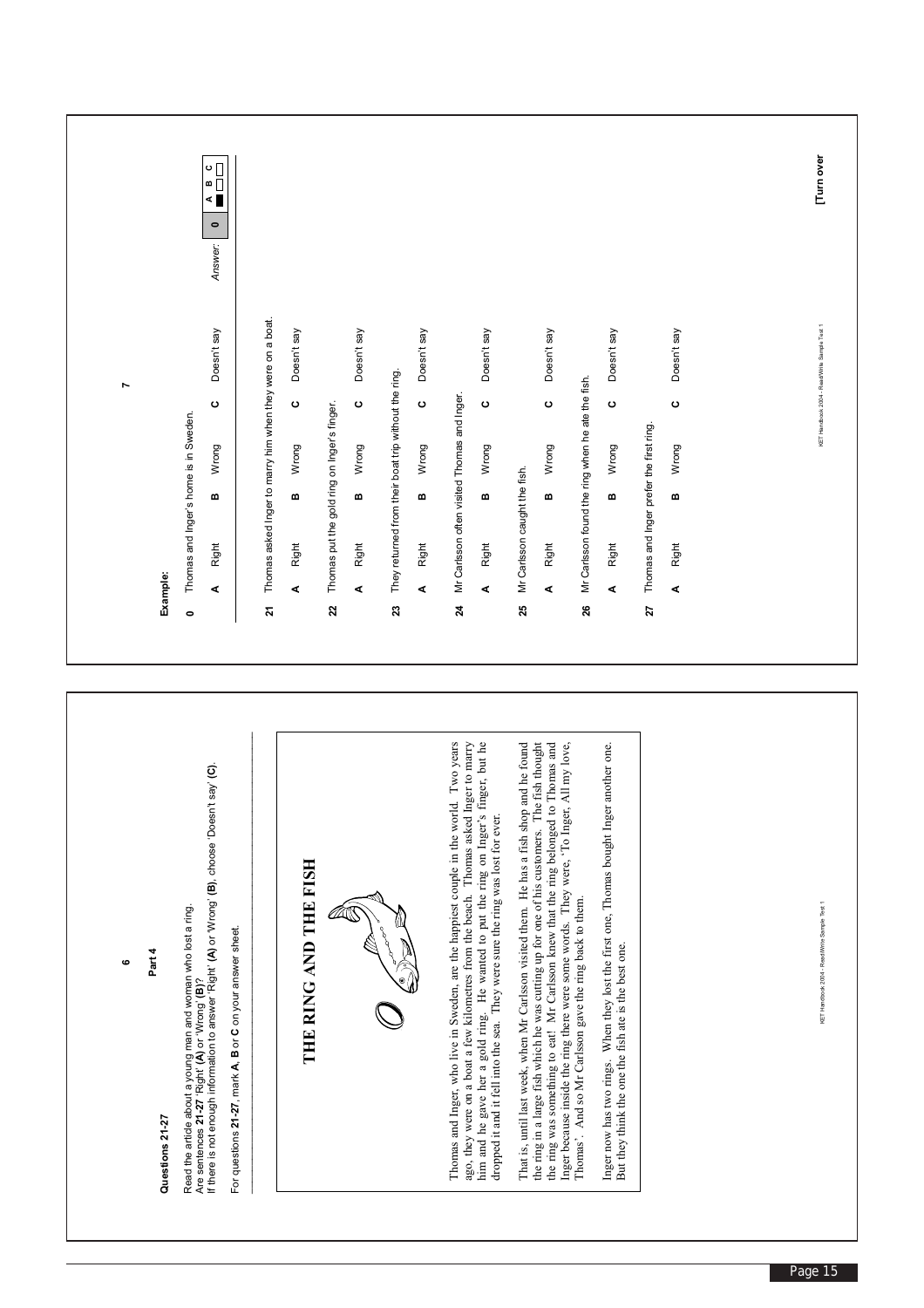| keeping<br>after<br>was | there<br>since<br>$\circ$<br>$\circ$           | $\begin{array}{c}\n0 \\ 0 \\ \hline\n\end{array}$<br>∣⋖Ō<br>$\bullet$<br>Answer: |
|-------------------------|------------------------------------------------|----------------------------------------------------------------------------------|
|                         |                                                |                                                                                  |
|                         |                                                |                                                                                  |
|                         | kept<br>$\circ$                                |                                                                                  |
| another                 | that<br>$\circ$                                |                                                                                  |
| through                 | $\overline{\overline{\sigma}}$<br>$\mathbf{o}$ |                                                                                  |
| Ľ                       | $\frac{\omega}{\Sigma}$                        |                                                                                  |
| each                    | this                                           |                                                                                  |
| $\equiv$                | them                                           |                                                                                  |
| ever                    | $\mathsf{still}$                               |                                                                                  |
|                         |                                                | $\circ$<br>$\circ$<br>$\circ$<br>$\mathbf{o}$                                    |

| new country was a tent. Then Jahan's brothers made a house with wood and stones so the family<br>The journey (31)  the mountains was long and difficult. (32)  first home in the<br>animals. But<br>in the market to get money for food. She is happy with her home and her work,<br>Now, (33)  day Jahan makes things like hats and socks out of wool. She sells<br>Jahan Begum (0)  born on a farm in the hills. She lived there with her family<br>country.<br>thirteen years. The family grew their own food and (29)<br>hopes to return to her farm in the hills one day.<br>then one year it didn't rain so they decided to move to (30)<br>For questions 28-35, mark A, B or C on your answer sheet.<br>Read the article about a woman called Jahan Begum.<br>Choose the best word (A, B or C) for each space.<br>had somewhere better to live.<br>Jahan Begum<br>but she $(35)$<br>(28)<br>(34) | ю<br>Part<br>$\infty$                       |
|---------------------------------------------------------------------------------------------------------------------------------------------------------------------------------------------------------------------------------------------------------------------------------------------------------------------------------------------------------------------------------------------------------------------------------------------------------------------------------------------------------------------------------------------------------------------------------------------------------------------------------------------------------------------------------------------------------------------------------------------------------------------------------------------------------------------------------------------------------------------------------------------------------|---------------------------------------------|
|                                                                                                                                                                                                                                                                                                                                                                                                                                                                                                                                                                                                                                                                                                                                                                                                                                                                                                         | Questions 28-35                             |
|                                                                                                                                                                                                                                                                                                                                                                                                                                                                                                                                                                                                                                                                                                                                                                                                                                                                                                         |                                             |
|                                                                                                                                                                                                                                                                                                                                                                                                                                                                                                                                                                                                                                                                                                                                                                                                                                                                                                         |                                             |
|                                                                                                                                                                                                                                                                                                                                                                                                                                                                                                                                                                                                                                                                                                                                                                                                                                                                                                         |                                             |
|                                                                                                                                                                                                                                                                                                                                                                                                                                                                                                                                                                                                                                                                                                                                                                                                                                                                                                         |                                             |
|                                                                                                                                                                                                                                                                                                                                                                                                                                                                                                                                                                                                                                                                                                                                                                                                                                                                                                         |                                             |
|                                                                                                                                                                                                                                                                                                                                                                                                                                                                                                                                                                                                                                                                                                                                                                                                                                                                                                         | KET Handbook 2004 - ReadWrite Sample Test 1 |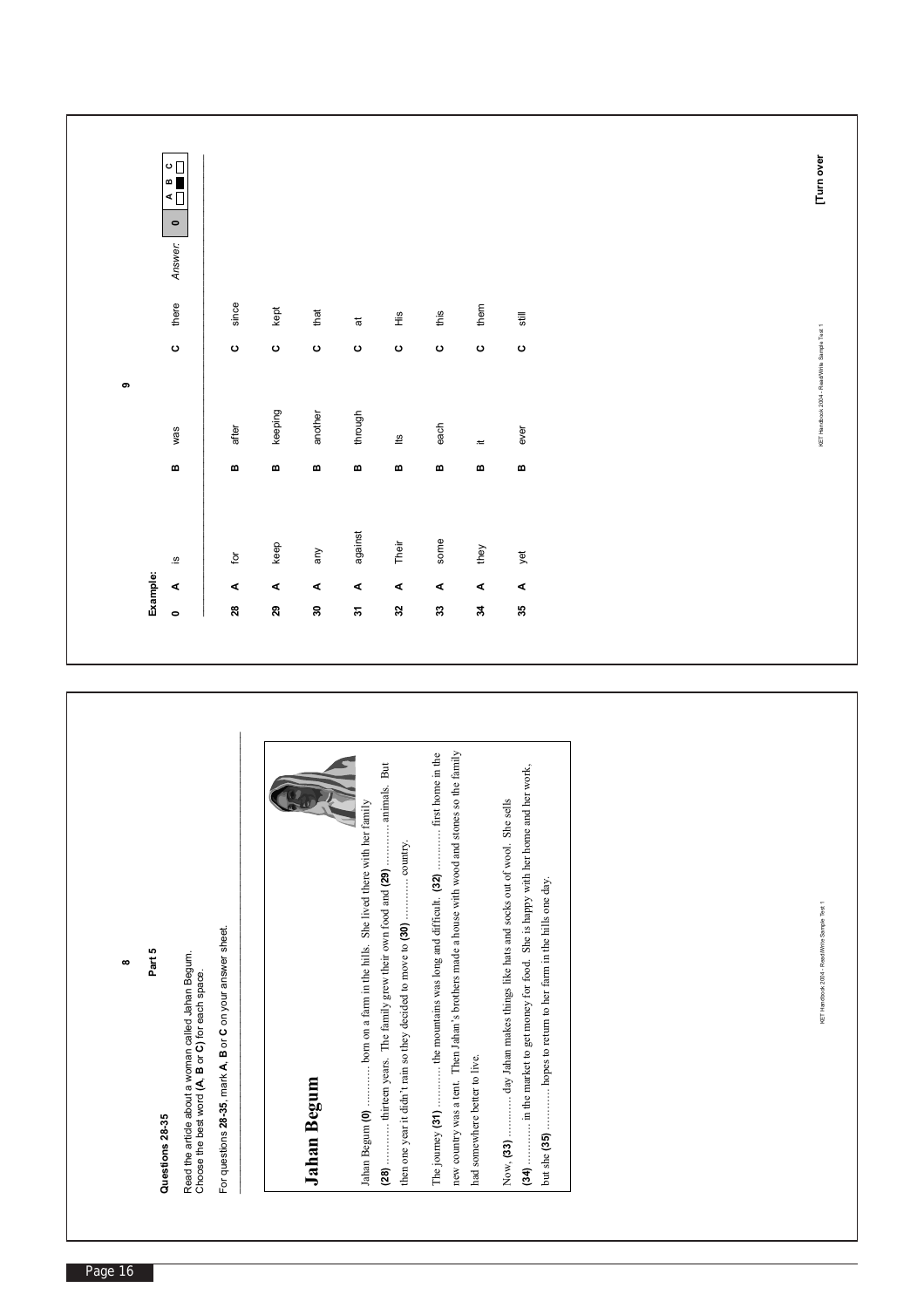| $\ddot{ }$ | Part 7<br>Questions 41-50 | Complete this postcard.<br>Write ONE word for each space.             | For questions 41-50, write the words on your answer sheet.                               | Оh<br>$\bullet$<br>Example:                                |          |                                                                                                                                                                                     | Dear Jane,                     | I'm sitting $(0)$ the beach at the moment. Soon, I'm $(41)$ to have a swim.<br>together here for two weeks. It <b>(44)</b> a beautiful place. The beach is very near<br>l arrived here three days <b>(42)</b> with my family. We <b>(43)</b> be on holiday | (45)  hotel. The sea isn't cold and (46)  are many interesting places to<br>visit. Yesterday we walked $(47)$ a village in the mountains. I took lots                                                                                                                                                                                                                                                                                                                                           | Love                                                                                                                                      | Peter                                                                                                                       |                                                                                                         |  | Tum over<br>KET Handbook 2004 - Read/Write Sample Test 1 |
|------------|---------------------------|-----------------------------------------------------------------------|------------------------------------------------------------------------------------------|------------------------------------------------------------|----------|-------------------------------------------------------------------------------------------------------------------------------------------------------------------------------------|--------------------------------|------------------------------------------------------------------------------------------------------------------------------------------------------------------------------------------------------------------------------------------------------------|-------------------------------------------------------------------------------------------------------------------------------------------------------------------------------------------------------------------------------------------------------------------------------------------------------------------------------------------------------------------------------------------------------------------------------------------------------------------------------------------------|-------------------------------------------------------------------------------------------------------------------------------------------|-----------------------------------------------------------------------------------------------------------------------------|---------------------------------------------------------------------------------------------------------|--|----------------------------------------------------------|
| Ş          | Part 6<br>Questions 36-40 | Read the descriptions of some jobs.<br>What is the word for each one? | The first letter is already there. There is one space for each other letter in the word. | For questions 36-40, write the words on your answer sheet. | Example: | $\begin{array}{c} \hline \end{array}$<br>$\overline{\phantom{a}}$<br>-1<br>$\mathsf I$<br>$\begin{array}{c} \hline \end{array}$<br>پ<br>I help people to learn things.<br>$\bullet$ | eacher<br>$\bullet$<br>Answer: | $\overline{\phantom{a}}$<br>$\overline{\phantom{a}}$<br>$\overline{\phantom{a}}$<br>$\overline{\phantom{a}}$<br>$\overline{\phantom{a}}$<br>₹<br>I show customers the menu and bring them their food.<br>ని                                                | $\overline{\phantom{a}}$<br>$\mathsf I$<br>$\begin{array}{c} \rule{0pt}{2.5ex} \rule{0pt}{2.5ex} \rule{0pt}{2.5ex} \rule{0pt}{2.5ex} \rule{0pt}{2.5ex} \rule{0pt}{2.5ex} \rule{0pt}{2.5ex} \rule{0pt}{2.5ex} \rule{0pt}{2.5ex} \rule{0pt}{2.5ex} \rule{0pt}{2.5ex} \rule{0pt}{2.5ex} \rule{0pt}{2.5ex} \rule{0pt}{2.5ex} \rule{0pt}{2.5ex} \rule{0pt}{2.5ex} \rule{0pt}{2.5ex} \rule{0pt}{2.5ex} \rule{0pt}{2.5ex} \rule{0$<br>$\mathsf I$<br>ပ<br>People come to my shop to buy medicine.<br>2 | $\overline{1}$<br>-1<br>J<br>$\overline{\phantom{a}}$<br>$\overline{\phantom{a}}$<br>٤<br>I will repair your car for you.<br>$\mathbf{3}$ | $\overline{\phantom{a}}$<br>$\mathbf{a}$<br>If you want to change the colour of your room, I will<br>do it for you.<br>చ్లి | U)<br>I help my boss by answering the phone, making<br>appointments and writing letters.<br>$\clubsuit$ |  | KET Handbook 2004 - ReadWrite Sample Test 1              |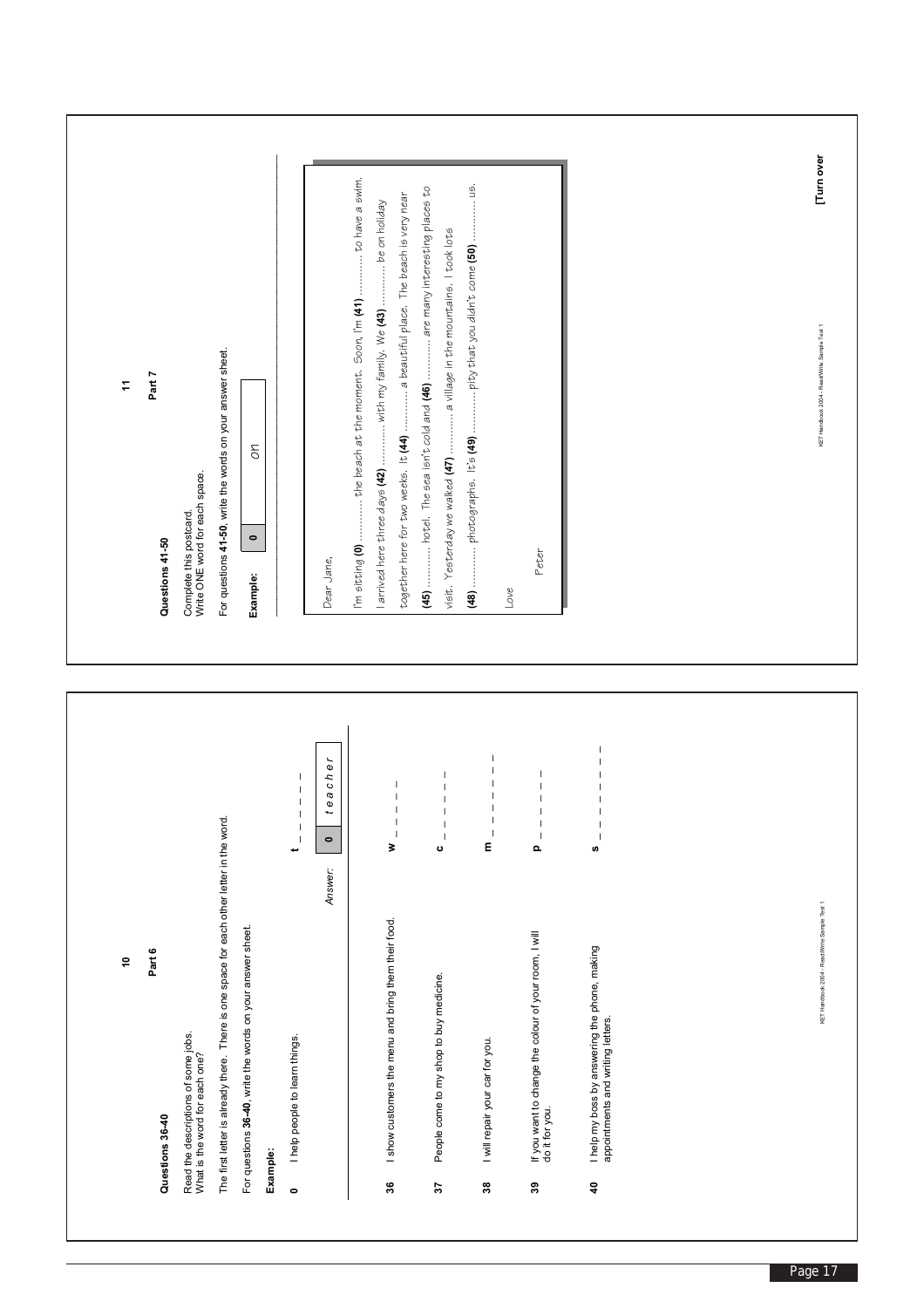|              |                                                                                                                                                                                                                                                                                                                                                                                                                                                                                                                                         | [Tum over                                    |
|--------------|-----------------------------------------------------------------------------------------------------------------------------------------------------------------------------------------------------------------------------------------------------------------------------------------------------------------------------------------------------------------------------------------------------------------------------------------------------------------------------------------------------------------------------------------|----------------------------------------------|
| 5            | You now live in a new house. Write a note to a friend about the house.<br>Part 9<br>which room you like best and why.<br>Write 25-35 words.<br>Write the note on your answer sheet.<br>where your house is<br>Question 56<br>Say:<br>$\bullet$<br>$\bullet$                                                                                                                                                                                                                                                                             | KET Handbook 2004 - Read/Write Sample Test 1 |
|              |                                                                                                                                                                                                                                                                                                                                                                                                                                                                                                                                         |                                              |
| $\mathbf{r}$ | I'll give you £4 for your old school geography<br>book. When you're at the bookshop tomorrow,<br>can you order the history book I need?<br>k Road<br>Ilford<br>11 February<br>14 Park<br>QUEEN'S BOOKSHOP<br>For questions 51-55, write the information on your answer sheet.<br><b>ORDER FORM</b><br>Jenny Doyle<br>Jenny Doyle<br>Thanks.<br>Part 8<br>Jack,<br>Read these two notes about school books.<br>Fill in the information on the Bookshop Order Form.<br>£7.99 each<br>55<br>54<br>$\boldsymbol{\tilde{c}}$<br>$52\,$<br>53 | KET Handbook 2004 - ReadWrite Sample Test 1  |
|              | Books you'll need this year:<br><b>Europe, 1815 - 1875</b><br>by T Hudson<br><b>Geography of India</b><br>by Grant Robinson<br>Queen's Bookshop<br>22 Green Street<br>Name of book:<br>Date of order:<br>Questions 51-55<br>Order from:<br>Customer:<br>Address:<br>Writer:<br><b>Barking</b><br>Price:                                                                                                                                                                                                                                 |                                              |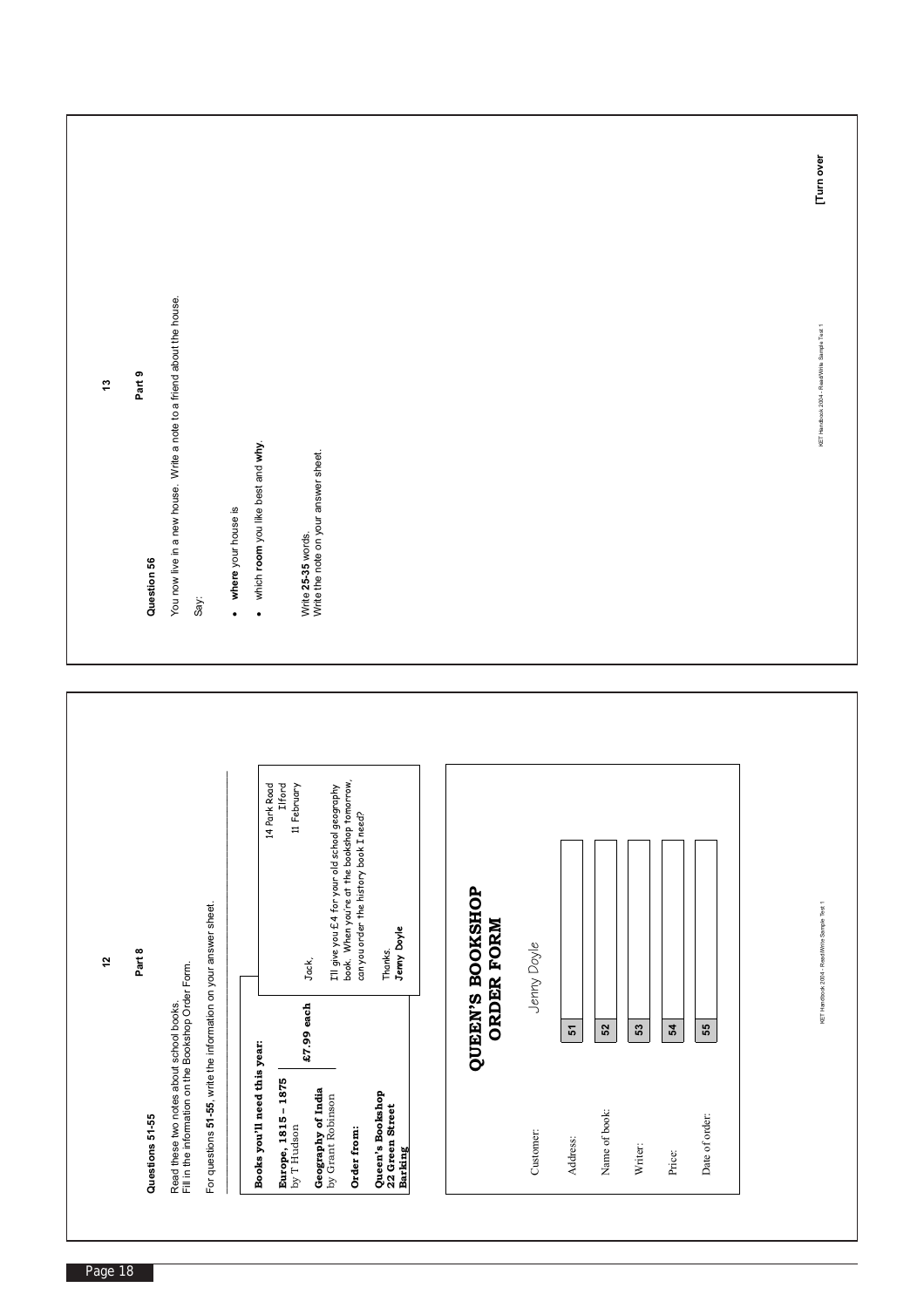|  | SAMPLE SCRIPTS FOR PART 9                        | Sample 1                                                          | Dear Lucho,                        | I live in a house on Urovizes street now. | I only like the garage Where I can play football all day<br>Love | Emilia                    | 5 marks                                                 | Commentary                            | The candidate has clearly communicated all three parts of the message, with only a minimal<br>punctuation error. The candidate was therefore awarded 5 marks for this part. |                                                         | Sample 2            | Dear Jin:    | I had moved to my new house. My new house's address is 4F, No.169, 2nd Sec., | It has three rooms. I would like inside room, because the<br>Shou-Long Rd. Lung-Ho. | others are too closely the road. I don't like too noise. So, I choose inside room.<br>John |              | 4 marks                   | Commentary    | This script covers all three pieces of information but could not be awarded the full 5 marks because of | grammatical errors and the omission of some words. This candidate scored 4 for this part. Students<br>are not penalised if they write more than 35 words. If they use fewer than 25 words, they<br>automatically lose one mark. |                              |                                       |             |                                                                           |                       |                                                                 |                            |                                                                           |    | KET Handbook 2004 - Read/Write Sample Test 1 |
|--|--------------------------------------------------|-------------------------------------------------------------------|------------------------------------|-------------------------------------------|------------------------------------------------------------------|---------------------------|---------------------------------------------------------|---------------------------------------|-----------------------------------------------------------------------------------------------------------------------------------------------------------------------------|---------------------------------------------------------|---------------------|--------------|------------------------------------------------------------------------------|-------------------------------------------------------------------------------------|--------------------------------------------------------------------------------------------|--------------|---------------------------|---------------|---------------------------------------------------------------------------------------------------------|---------------------------------------------------------------------------------------------------------------------------------------------------------------------------------------------------------------------------------|------------------------------|---------------------------------------|-------------|---------------------------------------------------------------------------|-----------------------|-----------------------------------------------------------------|----------------------------|---------------------------------------------------------------------------|----|----------------------------------------------|
|  | KET READING/WRITING - SAMPLE TEST 1 - ANSWER KEY | ⋖∣≏<br>$\overline{\mathcal{N}}$<br>23<br>ш<br>⋖<br>$\overline{ }$ | ∣⊲∣ഠ∣മ<br>24<br>ပ<br>ᆍ<br>4<br>∾∣ന | $\frac{8}{25}$<br>ပ<br>Б                  | ⋖<br>⋖<br>6                                                      | ⋖<br>28<br>ပစ<br>$\infty$ | ပြစစ<br>$\frac{8}{30}$<br>m<br>ပ<br>$\overline{0}$<br>თ | $\overline{5}$<br>⋖<br>$\overline{1}$ | ⊲∣മ∣<br>ပ<br>34<br>32<br>⊲ ∪<br>ë<br>51                                                                                                                                     | $\mathbf{\circ}$<br>35<br>m<br>ø<br>51<br>$\frac{4}{3}$ | ပ<br>$\overline{0}$ | щ<br>°€<br>≒ | ⊲∣৩<br>$\frac{9}{5}$                                                         | $\overline{\phantom{a}}$<br>ຊ                                                       | For numbers 36 - 50, spelling must be correct.                                             | waiter<br>36 | mechanic<br>chemist<br>38 | painter<br>39 | secretary<br>$\overline{a}$                                                                             | going, planning<br>$\frac{1}{4}$<br>42                                                                                                                                                                                          | 'II, will, shal<br>ago<br>43 | the, our, my<br>ʻ0<br><u>.6</u><br>45 | there<br>46 | $\overline{\mathbf{10}}$ , $\overline{\mathbf{10}}$<br>፟፟፟፟፟፟<br>48<br>47 | with<br>a<br>49<br>50 | For numbers 51-55, spelling and capitalisation must be correct. | 14 Park Road, Ilford<br>51 | Europe 1815 - 1875<br>  T Hudson<br>  (£) 7.99<br>  12 Feb(ruary)<br>ននាន | 55 | KET Handbook 2004 - ReadWrite Sample Test 1  |